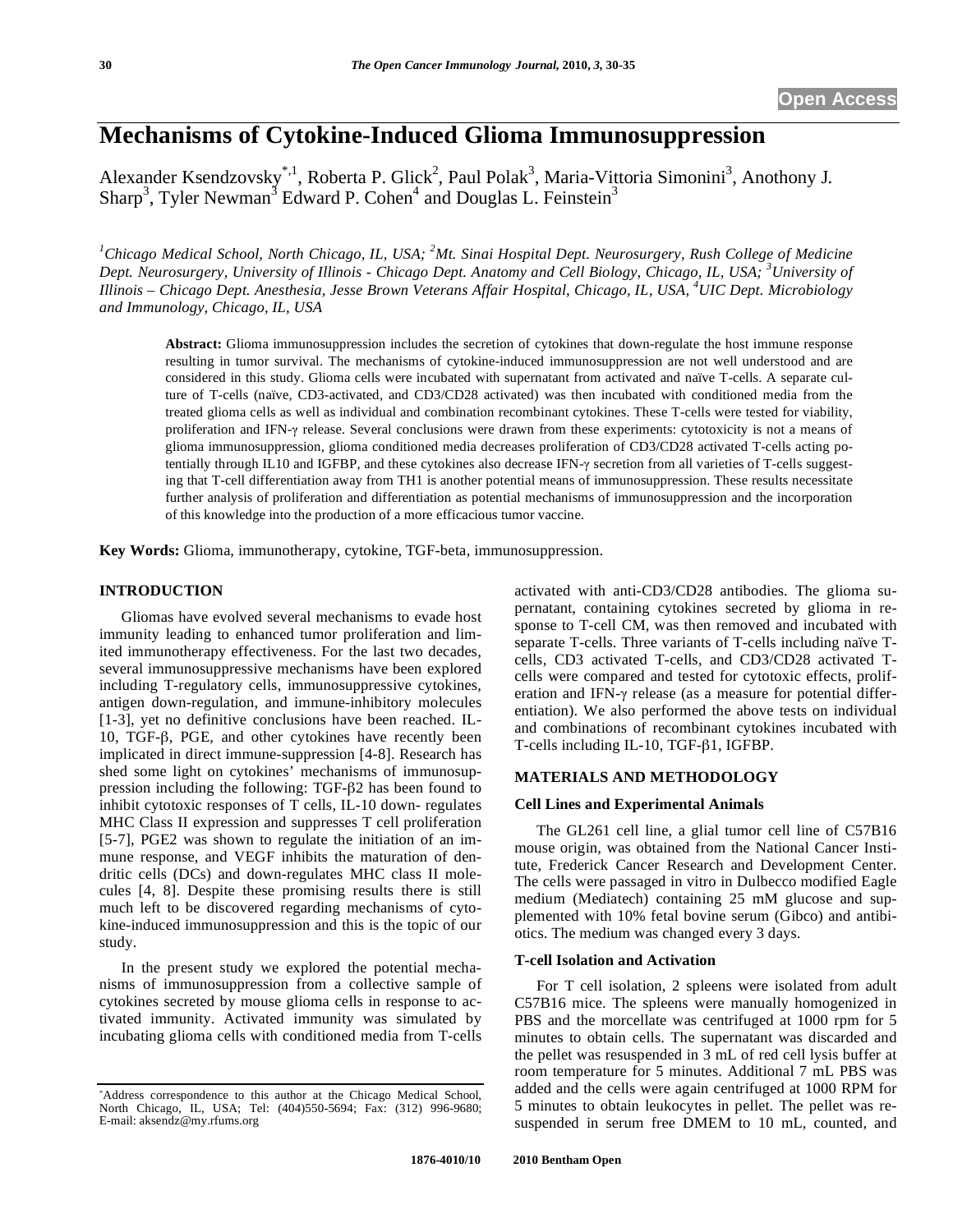

3. T-cell differentiation - IFN- $\gamma$  release, FACS

**Fig. (1).** Flow-chart representation of methods used in this study.

plated at a final density of 2E6 cells/mL in a 24 well plate. The T-cells were then incubated with anti-CD3 and anti-CD28 antibody for 24 hours in the following concentrations: 0.2ug/mL and 0.5ug/mL. Supernatant from T cells activated by anti-CD3/CD28 was used as activated TCM. Supernatant from naïve T-cells was collected and used as naïve TCM. The TCM (active and naïve) was used to treat glioma cells for 24 hr. Supernatant was then collected from the glioma cells and was used to treat a separate group of T-cells in culture. The T-cells were divided into three groups: naïve, CD3 treated, and CD3/CD28 treated cells and each group was treated with supernatant from glioma cells treated with either CD3/28 activated T-cell media or naïve T-cell media. After 24 hrs of treatment, these cells were then tested for LDH release (cytotoxicity), for proliferation via a BrdU colorimetric assay, and IFN- $\gamma$  production (see Fig. 1 for flowchart of study).

### **LDH Cytotoxicity Assay**

T-cells were treated with either supernatant from glioma cells (GCM) that had been treated with either activated or inactivated T-cell CM at either 5% or 20% final dilution, or with recombinant TGF- $\beta$ 1, IL-10, IGFBP, and IL-10/IGFBP at the following concentrations: 5, 10, and 20 ng/mL. After 24 hr, aliquots of the T-cell media were assayed for LDH release according to the recommended protocol from Promega's CytoTox 96 Non-Radioactive Cytotoxicity assay. In brief, the plates were spun at 500 RPM and 50uL of supernatant was taken from each well and placed into a 96-well plate in triplicate. Substrate was then added and absorbance was measured at 492nm.

# **BrdU Proliferation Assay**

T-cell proliferation was measured using a BrdU proliferation assay on the previously mentioned T-cell groups comparing nGCM to aGCM as well as recombinant IL-10/IGFBP. The GCM treated T-cells were compared to a control of T-cells treated with 1% FBS while the recombinant cytokine treated cells were compared to untreated Tcells. These cells were plated in 96-well plates and the recommended protocol of the Colorimetric BrdU Proliferation assay from Roche was applied. Briefly, after treatments with GCM or recombinant cytokines for 24 hr, BrdU was added and cells allowed to grow for a further 24 hr. The cells were then dried and fixed to the bottom of the well, treated with anti-BrdU antibody conjugated with horseradish peroxidase, and then treated with substrate. Absorbance was then measured at 450nm with a reference wavelength of 620nm. The BrdU proliferation assay was performed in quadruplicate.

# **T-cell IFN- secretion - ELISA**

After indicated treatments, aliquots of the T-cell media were assayed for levels of IFN- $\gamma$  by ELISA following recommended procedures (Quantikine M, R&D Systems, Minneapolis, MN). Each sample was assayed at least in duplicate, calculation of ng/mL cytokine determined from standard curves, and the differential secretion from T-cells from all conditions was determined.

# **Statistical Analysis**

The Student's t-test was used to determine the statistical differences between LDH measurements and IFN- $\gamma$  secretion. ANOVA analysis was performed on BrdU results. Significance was taken at P values of  $< 0.05$ .

# **RESULTS**

# **GCM Does Not Increase T-cell Cytotoxicity**

We first tested if treating T-cells with CM from activated glioma cells (aGCM, the conditioned media from glioma cells that had been activated with supernatant from activated T-cells) or from non-activated CM (nGCM, the conditioned media from glioma cells that had been treated with supernatant from naïve T-cells) caused T-cell damage. At the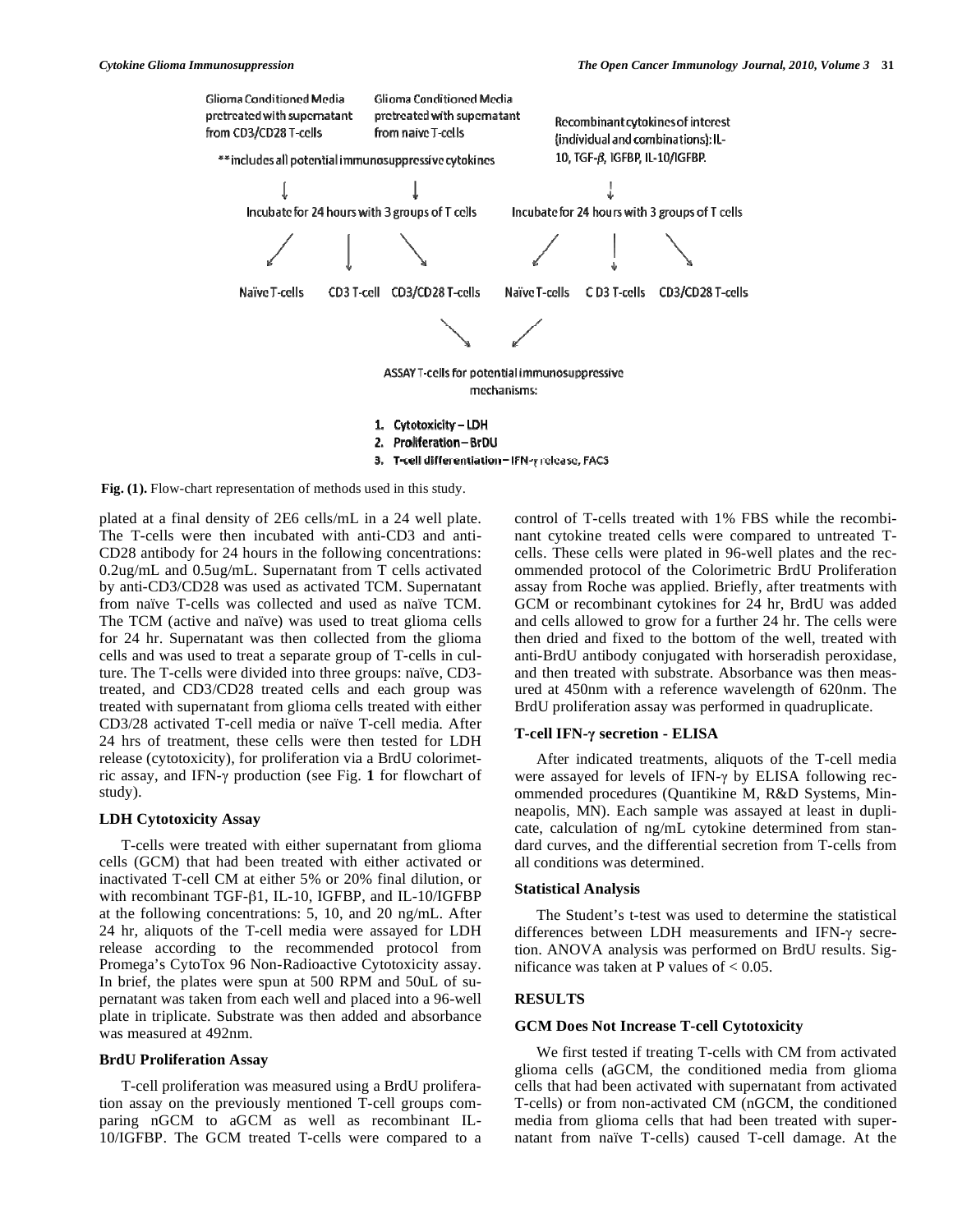

### **Fig. (2). Effects of GCM on T-cell activation:**

T-cells were activated with antibodies to CD3 and CD28, together with naïve GCM (nGCM) or activated CM (aGCM) from glioma cells that has been incubated with CM from CD3/CD28 treated Tcells. After 24 hr proliferation was measured. Proliferation of CD3/CD28 activated T-cells is significantly less than controls and decreased by both nGCM and aGCM as the concentration of GCM increases. Data shown are representative of two independent experiments each done in quadruplicate. Values are means ± standard errors. There was a statistically significant effect of nGCM (P < 0.05) and of CD3/CD28 GCM ( $P < 0.01$ ) on proliferation (1 way ANOVA). \* , P < .05; \*\*, P < .005 versus 1% FBS (Bonferonni multiple comparisons).



**Fig (3). Effects of GCM on naive T-cells.** Naïve T-cells were incubated with aGCM. After 24 hr proliferation was measured. Activated GCM increased the proliferation of naïve T-cells as the concentration of aGCM increased. Data shown are representative of two independent experiments each done in quadruplicate. Values are means  $\pm$  standard errors. There was a statistically significant effect of CD3/CD28 GCM ( $P < 0.005$ ) on proliferation (1 way ANOVA). \*, P < .05; \*\*, P < .005 versus 1% FBS (Bonferonni multiple comparisons).

same time we also tested if direct treatment of T-cells with recombinant cytokines implicated in immune tolerance (IL-10, TGF- $\beta$ 1, and IGFBP) would induce any death or damage. In addition, these studies were done under conditions of T-cell activation (e.g in the presence of antibodies to CD3 or to CD3 and CD28 together), or no-activation. As the concentration of GCM increased from 5% to 20%, there was no increase in cytotoxicity noted in the individual T-cell classifications (non-activated, CD3 activated and CD3/CD28 activated). There was also no change in cytotoxicity noted among the different concentrations of the individual cytokines (IL-10, TGF- $\beta$ 1, and IGFBP). Moreover, when normalized to LDH in untreated GCM and T-cell media, the LDH secretion in the treated groups was negligible. This data suggests that cytotoxocity is not an immunosuppressive mechanism involved in cytokine-mediated immunosuppression.

# **Proliferation is Suppressed by GCM**

We then tested if any of the above treatment conditions reduced T-cell proliferation. Results showed that the proliferation of CD3/CD28 activated T-cells was markedly decreased by both nGCM and aGCM in a dose dependent manner with greater suppression at higher concentrations of the GCM (Fig. **2**). This suggests that cell-cycle arrest and a decrease in proliferation are a potential mechanism of glioma cytokine-induced immunosuppression. Interestingly, aGCM seemed to increase proliferation of naïve T-cells as the concentration of aGCM increased which was different from the response seen from CD3/CD28 activated T-cells (Fig. **3**).

T-cell proliferation was not effected by incubation with any of the individual recombinant cytokines (IL-10, TGF- $\beta$ , IGFBP) when used alone. However, CD3-activated T-cells co-incubated with a combination of IL-10 and IGFBP showed a significant decrease in proliferation as the concentration of IL-10/IGFBP increased from 5ng/mL to 20ng/mL (Fig. **4**). Naïve T-cells showed a similar dose-response curve, but this data was not statistically significant (Fig. **4**). While the CD3/CD28-activated T-cells co-incubated with a combination of IL-10 and IGFBP also had a decrease in proliferation as the concentration of IL10/IGFBP increased from 5ng/mL to 10ng/mL, the proliferation was then increased as the concentration of IL10/IGFBP increased to 20ng/mL (Fig. **5**). Together, this data suggests that IL-10 and IGFBP are potentially cytokines that work together to decrease the proliferation of T-cells and that cytokines must act together to effectively cause immunosuppression in T-cells or if they do work individually, it is through a mechanism separate from proliferation.

#### **T-cell IFN- Secretion is Decreased by GCM**

The supernatants from CD3/CD28 activated T-cells treated with either nGCM, aGCM, or 1%GCM (conditioned media from glioma cells incubated with 1% FBS) were tested for IFN- $\gamma$  release. We observed a significant decrease in IFN- $\gamma$  release from the CD3/CD28 T-cells following treatment with all forms of GCM, which was significantly lower than what was found in control T-cell IFN- $\gamma$  release (Fig. **6**). This suggests that glioma-secreted cytokines modify polarity of T-cells away from IFN- $\gamma$  -secreting Th1 cells, thus reducing effective T-cell mediated immunity. Because all forms of GCM had the same effect on IFN- $\gamma$  release, this response may be a base-line effect which is not affected by the immune properties of the T-cells.

### **DISCUSSION**

Results from the present study help to elucidate several aspects of glioma-cytokine mediated immunosuppressive mechanisms. First, we have demonstrated that glioma released cytokines do not induce frank cytotoxicity in T-cells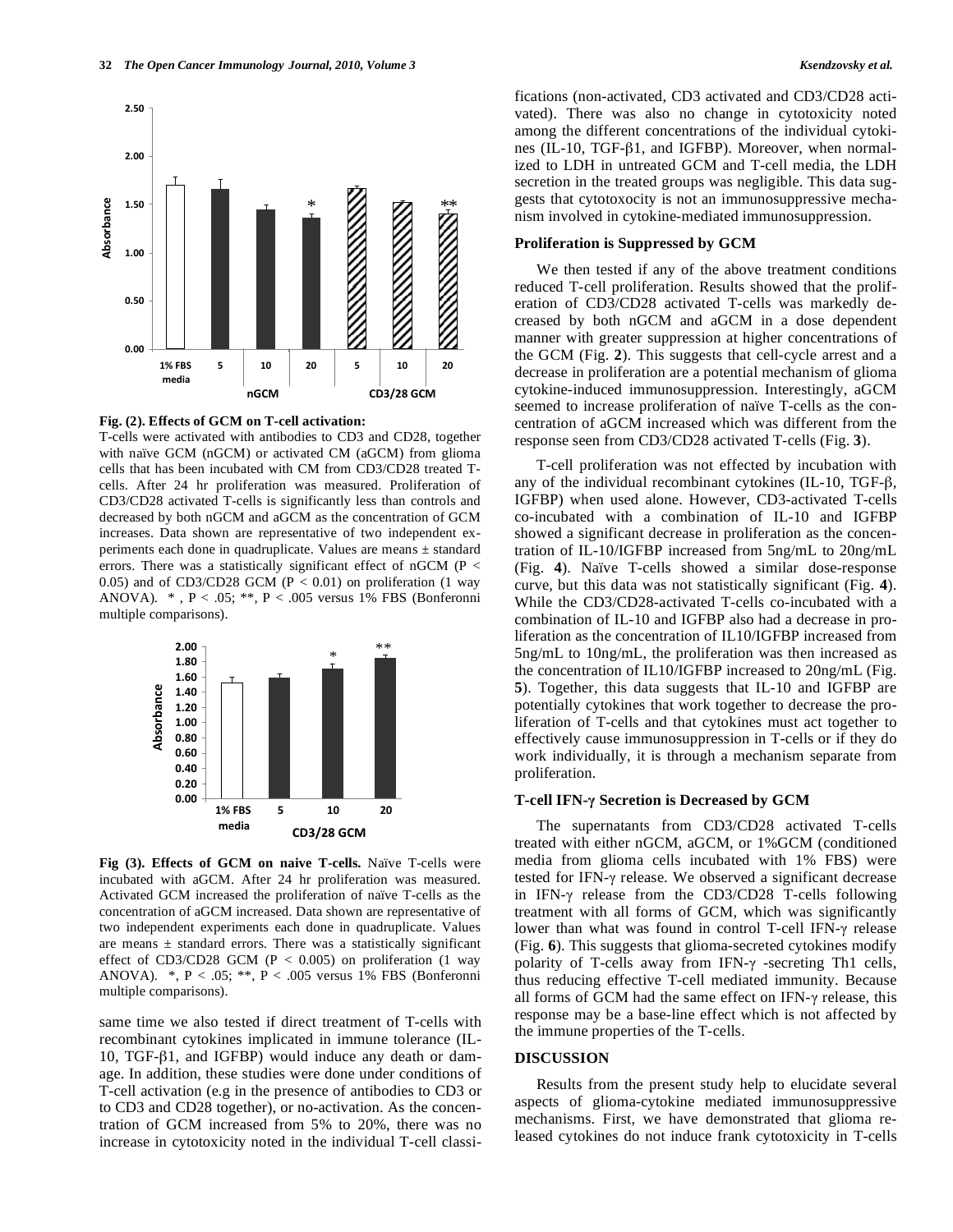

**Fig. (4). Effect of IL-10/IGFBP on naïve and CD3 T-cells.** Naïve (white with black border) and CD3 (black) T-cells were treated with increasing concentrations of IL-10/IGFBP and proliferation was measured. CD3 T-cells show significant suppression of proliferation as the concentration of IL-10/IGFBP increased from 5ng/mL to 20ng/mL. The proliferation of both naïve and CD3 T-cells was less than control at 10 and 20ng/mL. Data shown are representative of two independent experiments each done in quadruplicate. Values are means ± standard errors. There was no significant effect of IL10/IGFBP on naive T-cells, but a there was a statistically significant effect of IL10/IGFBP on CD3 T-cells (P < 0.05) on proliferation (1 way ANOVA). \* , P < .05 versus no IL10/IGFBP; #, P < .05 versus 5 ng/mL IL10/IGFBP (Bonferonni multiple comparisons).

and therefore this mechanism is not a likely candidate for glioma induction of immunosuppression. Since LDH release is an index of severe cell damage or death, current studies to measure more subtle effects on T-cell viability, such as measures of intracellular ATP levels or of mitochondrial function, need to be done to rule out low-levels of damage induced by GCMs. Second, our results indicate that proliferation suppression is a mechanism of glioma immunosuppression as seen with decreased proliferation of CD3/CD28 T-cells when incubated with increasing concentrations of GCM. This response, though, did not occur specifically with



The combination of recombinant IL-10 and IGFBP decreased the proliferation of CD3-activated T-cells. In CD3/CD28 activated T-cells, IL-10/IGFBP showed a de-



**Fig. (5). Effect of IL-10/IGFBP on CD3/CD28 T-cells.**  CD3/CD28 T-cells were treated with increasing concntrations of IL-10/IGFBP and proliferation was measured. CD3/CD28 T-cells showed a decrease in proliferation as the concentration of IL10/IGFBP increased from 5ng/mL to 10ng/mL but the proliferation was then increased as the concentration of IL10/IGFBP increased to 20ng/mL. The proliferation of CD3/CD28 T-cells was less than control. Data shown are representative of two independent experiments each done in quadruplicate. Values are means ± standard errors. IL10/IGFBP at 10 ng / mL showed an almost (P = 0.06) statistically significant effect on CD3/CD28 T-cell proliferation compared to control cells and 5 and 20ng/mL.



**Fig. (6). Effect of GCM on CD3/CD28 T-cell IFN- release.**  CD3/CD28 T-cells were treated GCM and assayed for IFN release.  $CD3/CD28$  showed a decrease in IFN- $\gamma$  release when treated with increasing concentrations of all three variations of GCM (1%GCM, aGCM, and nGCM). Data shown are representative of two independent experiments each done in quadruplicate. Values are means and all standard errors were < .2ng/mL. Unpaired t-tests showed statistically significant effects between 5% versus 20% with all media tested. \*, P < 0.05; \*\*, P < .005 versus 20% media.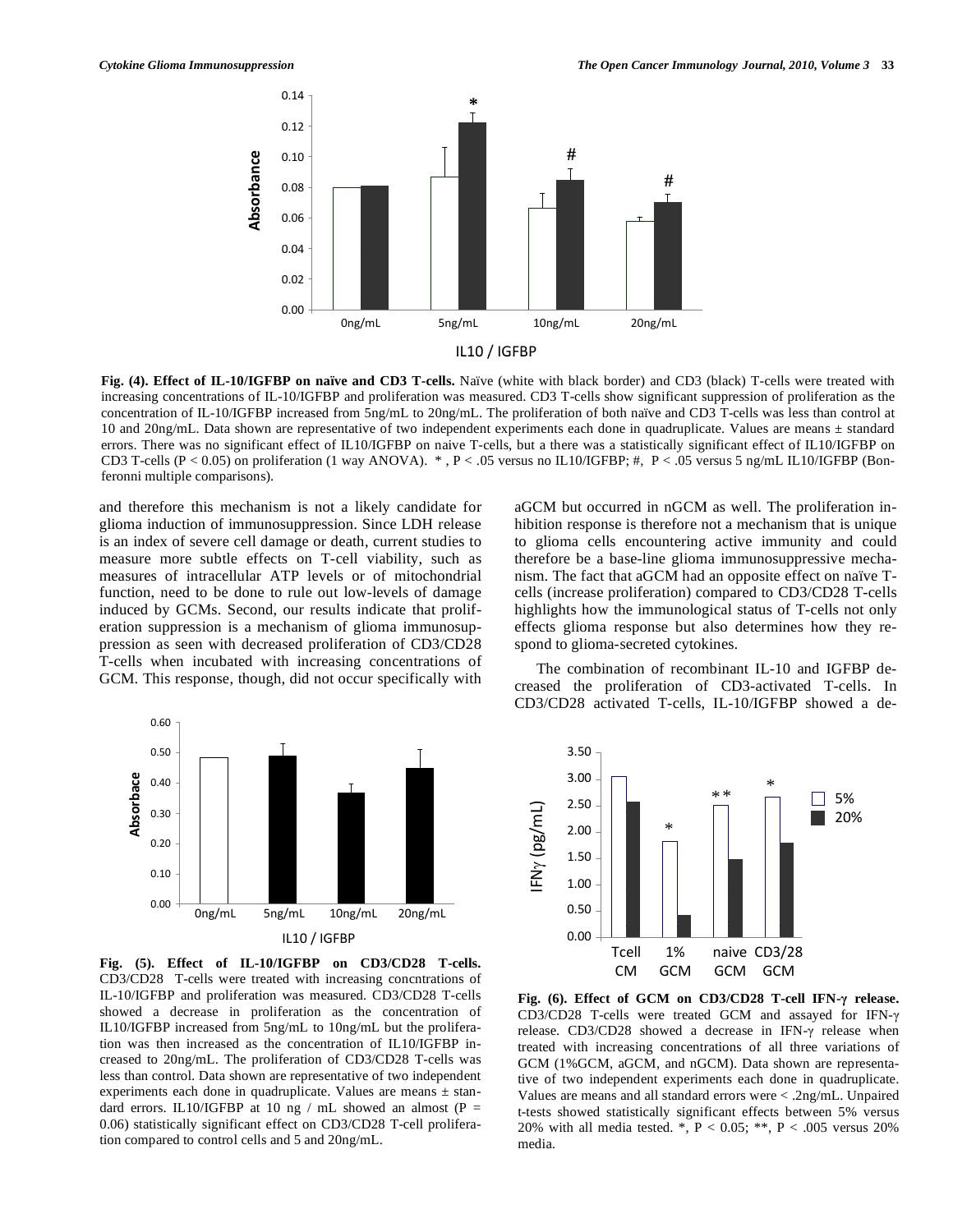crease as well, but at a concentration of 10ng/mL suggesting that this concentration is either optimal for proliferation inhibition or IL-10/IGFBP are not as clearly involved in proliferation of CD3/CD28 activated T-cells as they are in CD-3 T-cells. This combination of cytokines is being further studied for their role in T-cell proliferation.

CD3/CD28 activated T-cells showed a decreased IFN- $\gamma$ release when treated with increasing concentrations of 1% GCM, activated GCM and naïve GCM. Since IFN- $\gamma$  is mainly secreted by Th1 cells  $[9]$  a decrease in IFN- $\gamma$  release suggests a modification of the T-cell subtypes, although it is also possible that the GCM induces expression of antiinflammatory mediators which reduce T-cell IFN- $\gamma$  production (or secretion). These preliminary results suggest that Tcell differentiation may play a role in cytokine-induced immunosuppression of activated T-cells. This response was seen in all three conditions of GCM suggesting that the cytokines responsible for differentiation are secreted constitutively by glioma cells and are not affected by the immunological status of T-cells in the environment. Further studies of T-cell differentiation including flow-cytometry are currently underway.

When recombinant IL-10, TGF- $\beta$  and IGFBP were incubated with T-cells individually, no significant patterns of Tcell proliferation or IFN- $\gamma$  release were noted emphasizing the idea that cytokine-induced immunosuppression requires several cytokines working together. This has to be kept in mind when considering implementation of these mechanisms into treatment and that blocking individual cytokines (ie:  $TGF- $\beta$$ ) is likely less effective than blocking several cytokines together. Currently explored mechanisms of cytokineinduced glioma immunosuppression have been restricted to the immunosuppressive properties of individual cytokines [5]. Suppression of TGF- $\beta$  with antisense [4,8], TGF- $\beta$ kinase inhibitors and other  $TGF-\beta$  antagonists were shown to be efficacious in several glioma models improving median survival [10] and reducing tumor volume [11], however the effects were limited. Further elaboration into TGF- $\beta$ 's mechanism regarding synergistic cytokines and the mechanism of decreased cytotoxicity are necessary and could aid in future treatment protocols. In other studies, IL-10 was shown to decrease T-cell proliferation and to down-regulate MHC-II on monocytes [5-7]. Our preliminary data showed that IL-10 did not significantly suppress T-cell proliferation individually but did in combination with IGFBP. In previous studies we showed that IGFs and IGFBPs were important autocrine growth factors. IGFBP is expressed by many tumors and has been shown to regulate the availability of Insulin Growth Factors (IGF's) [12]. We found that IGFBPs (specifically IGFBP-1) are preferentially expressed in glioma cell lines and are often found in CSF of glioma patients [12- 15]. IGFBP is currently being considered as a marker for tumor and treatment [12-15]. Other cytokines (PGE2 and VEGF) have also been shown to regulate the immune response [4-8] but also with limited results. These studies are potentially confounded by the glioma's expression of a variety of cytokines that work together to obtain immunosuppression. The blockade of any one cytokine may not be expected to have a significant impact and, as suggested by this study, it is important to first understand the immunosuppressive mechanisms of all collective glioma-secreted cytokines and then to elucidate the combinations of cytokines responsible for these mechanisms. This will increase the effectiveness of treatment by blocking all cytokines involved.

We recently reported encouraging preliminary results of an Immuno-Gene therapy tumor vaccine [16,17] as a treatment for malignant brain tumors. Mice with intracerebral glioma were treated with intratumoral injections of allogeneic fibroblasts genetically modified to secrete IL-2. Compared to control, these mice survived significantly longer. The intratumoral injection caused CD8 T-cell and natural killer cell mediated cytotoxicity in neoplastic cells only, not astrocytes or other non-neoplastic cells [16, 17]. Despite these encouraging results, the mice eventually developed significant tumors, which we attribute to tumor immunosuppression, possibly through the mechanisms elaborated above including suppression of proliferation and T-cell differentiation. With further elaboration of these immunosuppressive mechanisms and cytokines involved, we plan to modify our treatment to include the blockade of newly-found immunosuppressive cytokines and the modification of T-cell differentiation to Th1 and cytotoxic T-cells.

The major mechanisms involved in cytokine-induced immunosuppression described in this study include T-cell proliferation inhibition and T-cell differentiation. On an individual level, the cytokines studied were not enough to mimic the effects seen with GCM but a combination of two (IL-10 and IGFBP) showed similar results to GCM suggesting that T-cell proliferation and differentiation are more likely the product of several cytokines synergistically affecting T-cells. Further studies elaborating immunosuppressive mechanisms of the entire cytokine milieu as well as the identification of cytokine combinations responsible for immunosuppression are currently underway and will hopefully add to our arsenal of information used to treat glioma.

### **REFERENCES**

- [1] Sakaguchi S. Naturally arising CD4+ regulatory T cells for immunologic self-tolerance and negative control of immune responses. Annu Rev Immunol 2004; 22: 531.
- [2] Misra N, Bayry J, Lacroix-Desmazes S, *et al*. Cutting edge: human CD4+CD25+ T cells restrain the maturation and antigen-presenting function of dendritic cells. J Immunol 2004; 172: 4676.
- [3] Taams LS, van Amelsfort JM, Tiemessen MM, *et al.* Modulation of monocyte/macrophage function by human CD4+CD25+ regulatory T cells. Hum Immunol 2005; 66: 222.
- [4] Fakhrai H, Dorigo O, Shawler DL, *et al*. Eradication of established intracranial rat gliomas by transforming growth factor beta antisense gene therapy. Proc Natl Acad Sci USA 1996; 93: 2909.
- [5] Platten M, Wick W, Weller M. Malignant glioma biology: role for TGF-beta in growth, motility, angiogenesis, and immune escape. Microsc Res Tech 2001; 52: 401.
- [6] Roszman T, Elliott L, Brooks W. Modulation of T-cell function by gliomas [see comments]. Rev Immunol Today 1991; 12: 370.
- [7] Tada M, de Tribolet N. Recent advances in immunobiology of brain tumors. J Neuro Oncol 1993; 17: 261.
- [8] Proietti E, Greco G, Garrone B, *et al*. Importance of cyclophosphamide-induced bystander effect on T cells for a successful tumor eradication in response to adoptive immunotherapy in mice. J Clin Invest 1998; 101: 429.
- [9] Jung HC, Huang MW, Hsieh SL. Enhanced secretion of IFN- $\gamma$  by activated Th1 cells occurs via reverse signaling through TNFrelated activated-induced cytokine. J Immunol 2001; 166: 270-6.
- [10] Uhl M, Aulwurm S, Wischhusen J, *et al*. SD-208, a Novel transforming growth factor B receptor I Kinase inhibitor, inhibits growth and invasiveness and enhances immunogenicity of murine